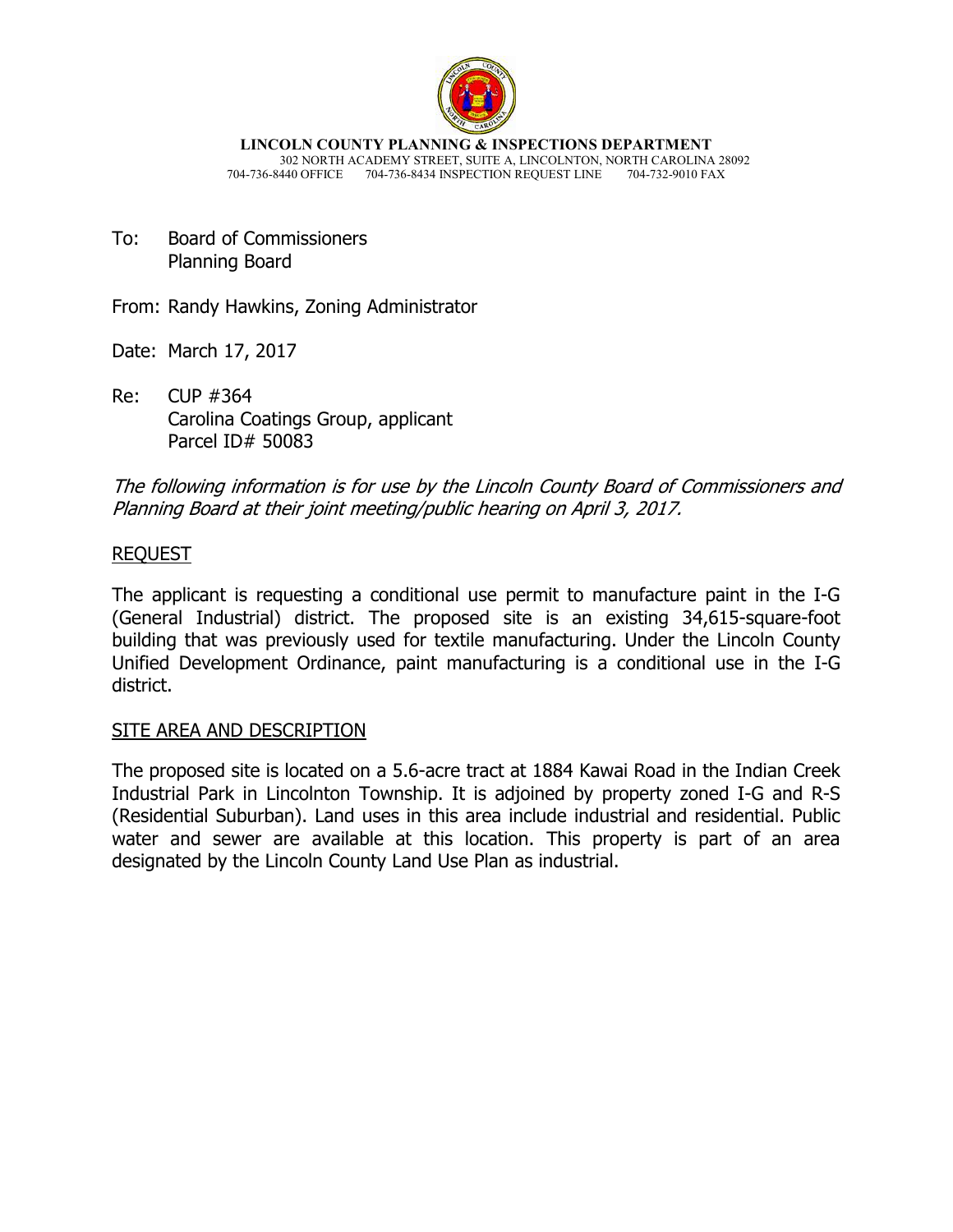

# County Of Lincoln, North Carolina

Planning Board

|                  |                                                                                                                                                                                                                            | <b>Applicant</b> Carolina Coatings Group                                                                                                                              | Application No. CUP#364                                                                                        |
|------------------|----------------------------------------------------------------------------------------------------------------------------------------------------------------------------------------------------------------------------|-----------------------------------------------------------------------------------------------------------------------------------------------------------------------|----------------------------------------------------------------------------------------------------------------|
|                  |                                                                                                                                                                                                                            | Parcel ID# 50083                                                                                                                                                      | Zoning District I-G                                                                                            |
|                  |                                                                                                                                                                                                                            | Proposed Conditional Use paint manufacturing                                                                                                                          |                                                                                                                |
|                  |                                                                                                                                                                                                                            | <b>FINDINGS OF FACT</b>                                                                                                                                               |                                                                                                                |
| 1.               |                                                                                                                                                                                                                            | according to plan.<br>$YES$ NO NO                                                                                                                                     | The use will not materially endanger the public health or safety if located where proposed and developed       |
|                  |                                                                                                                                                                                                                            |                                                                                                                                                                       |                                                                                                                |
| 2.               |                                                                                                                                                                                                                            |                                                                                                                                                                       | ,我们也不能在这里的人,我们也不能在这里的人,我们也不能在这里的人,我们也不能在这里的人,我们也不能在这里的人,我们也不能在这里的人,我们也不能在这里的人,我们也                              |
|                  |                                                                                                                                                                                                                            |                                                                                                                                                                       | ,我们也不能在这里的时候,我们也不能在这里的时候,我们也不能在这里的时候,我们也不能会在这里的时候,我们也不能会在这里的时候,我们也不能会在这里的时候,我们也不                               |
| 3.               | The use will not substantially injure the value of adjoining or abutting property unless the use is a public                                                                                                               |                                                                                                                                                                       |                                                                                                                |
|                  |                                                                                                                                                                                                                            |                                                                                                                                                                       |                                                                                                                |
| $\overline{4}$ . | The location and character of use, if developed according to the plan as submitted and approved, will be in<br>harmony with the area in which it is to be located and will be in general conformity with the Land Use Plan |                                                                                                                                                                       |                                                                                                                |
|                  |                                                                                                                                                                                                                            |                                                                                                                                                                       |                                                                                                                |
|                  |                                                                                                                                                                                                                            | After having held a Public Hearing on<br>Atter having held a Public Hearing on<br>listed herein, the following action was taken by the Lincoln County Planning Board: | and in light of the Findings of Facts                                                                          |
| Board:           |                                                                                                                                                                                                                            |                                                                                                                                                                       | In recommending such Conditional Use, the following conditions were recommended by the Lincoln County Planning |

 $\_$  ,  $\_$  ,  $\_$  ,  $\_$  ,  $\_$  ,  $\_$  ,  $\_$  ,  $\_$  ,  $\_$  ,  $\_$  ,  $\_$  ,  $\_$  ,  $\_$  ,  $\_$  ,  $\_$  ,  $\_$  ,  $\_$  ,  $\_$  ,  $\_$  ,  $\_$  ,  $\_$  ,  $\_$  ,  $\_$  ,  $\_$  ,  $\_$  ,  $\_$  ,  $\_$  ,  $\_$  ,  $\_$  ,  $\_$  ,  $\_$  ,  $\_$  ,  $\_$  ,  $\_$  ,  $\_$  ,  $\_$  ,  $\_$  ,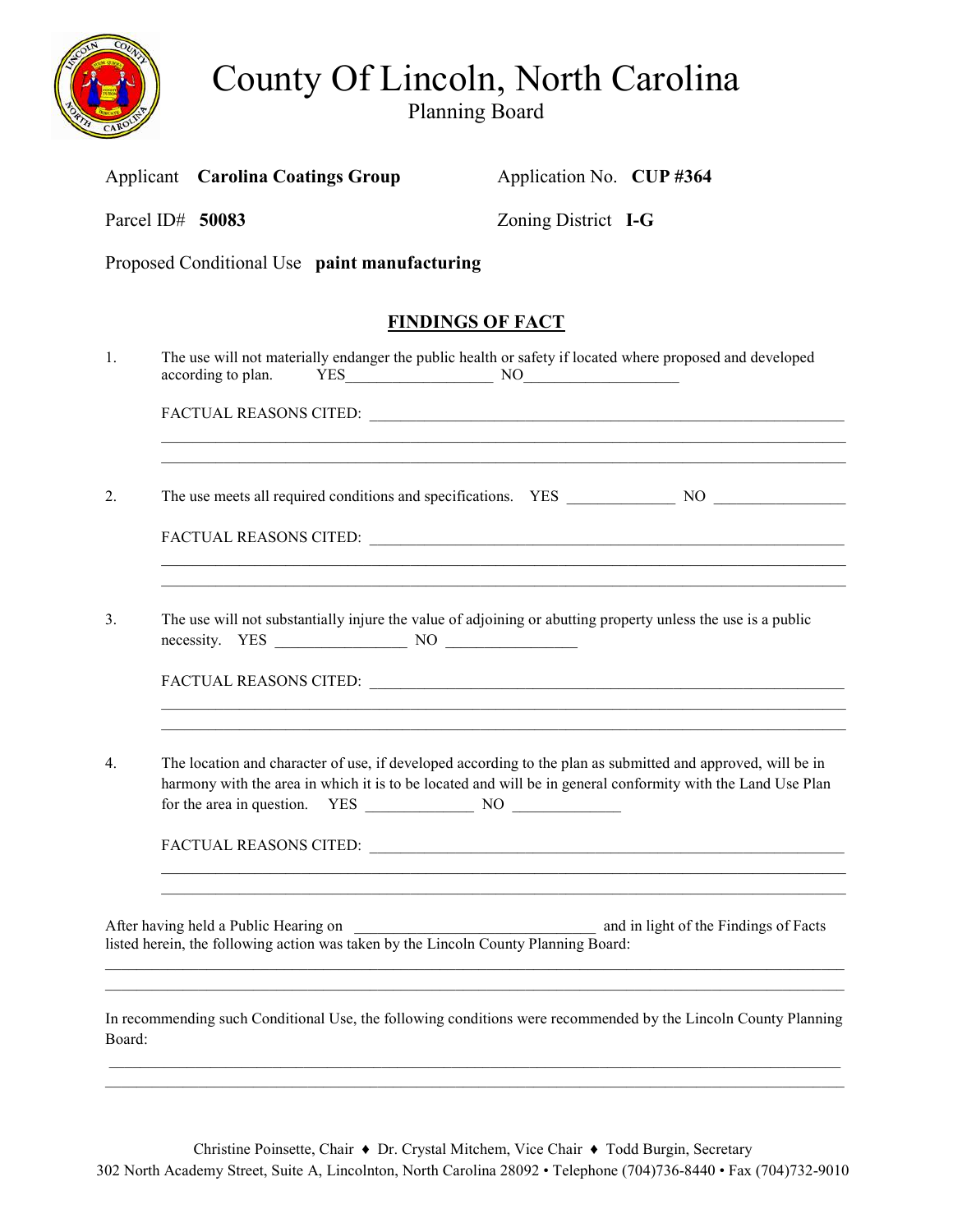

# **Conditional Use Permit Application**<br>Lincoln County Planning and Inspections Department

Zoning Administrator<br>302 N. Academy St., Suite A, Lincolnton, NC 28092 Phone: (704)736-8440 FAX: (704)732-9010

# **PART I**

| --------<br><b>Applicant Name</b><br>Reza Shirzad d/b/a Carolina Coatings Group                                                                                                                                                                                                                                                                                                                                                                                                                                                           |  |  |  |  |
|-------------------------------------------------------------------------------------------------------------------------------------------------------------------------------------------------------------------------------------------------------------------------------------------------------------------------------------------------------------------------------------------------------------------------------------------------------------------------------------------------------------------------------------------|--|--|--|--|
| Applicant Address 117-A W. 29 <sup>th</sup> Street, Charlotte, NC 28206                                                                                                                                                                                                                                                                                                                                                                                                                                                                   |  |  |  |  |
| Applicant Phone Number 704-724-7989                                                                                                                                                                                                                                                                                                                                                                                                                                                                                                       |  |  |  |  |
| Property Owner Name R&S Properties                                                                                                                                                                                                                                                                                                                                                                                                                                                                                                        |  |  |  |  |
| Property Owner Address 9137 Shorewood Place, Belmont, NC 28012                                                                                                                                                                                                                                                                                                                                                                                                                                                                            |  |  |  |  |
|                                                                                                                                                                                                                                                                                                                                                                                                                                                                                                                                           |  |  |  |  |
| <b>PART II</b><br>Property Location 1884 Kawai Road                                                                                                                                                                                                                                                                                                                                                                                                                                                                                       |  |  |  |  |
| Property ID (10 digits) 3621-39-0567 Property size 5.63 acre                                                                                                                                                                                                                                                                                                                                                                                                                                                                              |  |  |  |  |
| Parcel # (5 digits) 50083 Deed Book(s) $964$ Page(s) 579                                                                                                                                                                                                                                                                                                                                                                                                                                                                                  |  |  |  |  |
| <b>PART III</b><br>Existing Zoning District $I-G$                                                                                                                                                                                                                                                                                                                                                                                                                                                                                         |  |  |  |  |
| Briefly describe how the property is being used and any existing structures.<br>VACANT INDUSTRIAL Building                                                                                                                                                                                                                                                                                                                                                                                                                                |  |  |  |  |
| Briefly explain the proposed use and/or structure which would require a Conditional Use<br>Permit.<br>PAINT MANU PActuring<br>$\frac{d\mathbf{y}}{dt} = \frac{d\mathbf{y}}{dt} + \frac{d\mathbf{y}}{dt} + \frac{d\mathbf{y}}{dt} + \frac{d\mathbf{y}}{dt} + \frac{d\mathbf{y}}{dt} + \frac{d\mathbf{y}}{dt} + \frac{d\mathbf{y}}{dt} + \frac{d\mathbf{y}}{dt} + \frac{d\mathbf{y}}{dt} + \frac{d\mathbf{y}}{dt} + \frac{d\mathbf{y}}{dt} + \frac{d\mathbf{y}}{dt} + \frac{d\mathbf{y}}{dt} + \frac{d\mathbf{y}}{dt} + \frac{d\mathbf{y}}$ |  |  |  |  |
| <b>APPLICATION FEE (less than 2 acres \$250, 2+ acres \$500)</b><br><b>MUST BE RECEIVED BEFORE PROCESSING.</b>                                                                                                                                                                                                                                                                                                                                                                                                                            |  |  |  |  |

I hereby certify that all knowledge of the information provided for this application and attachments is true and correct to the best of my knowledge.  $\mathbf{r}$  $\frac{7-15-17}{\text{Date}}$ 

Applicant's Signature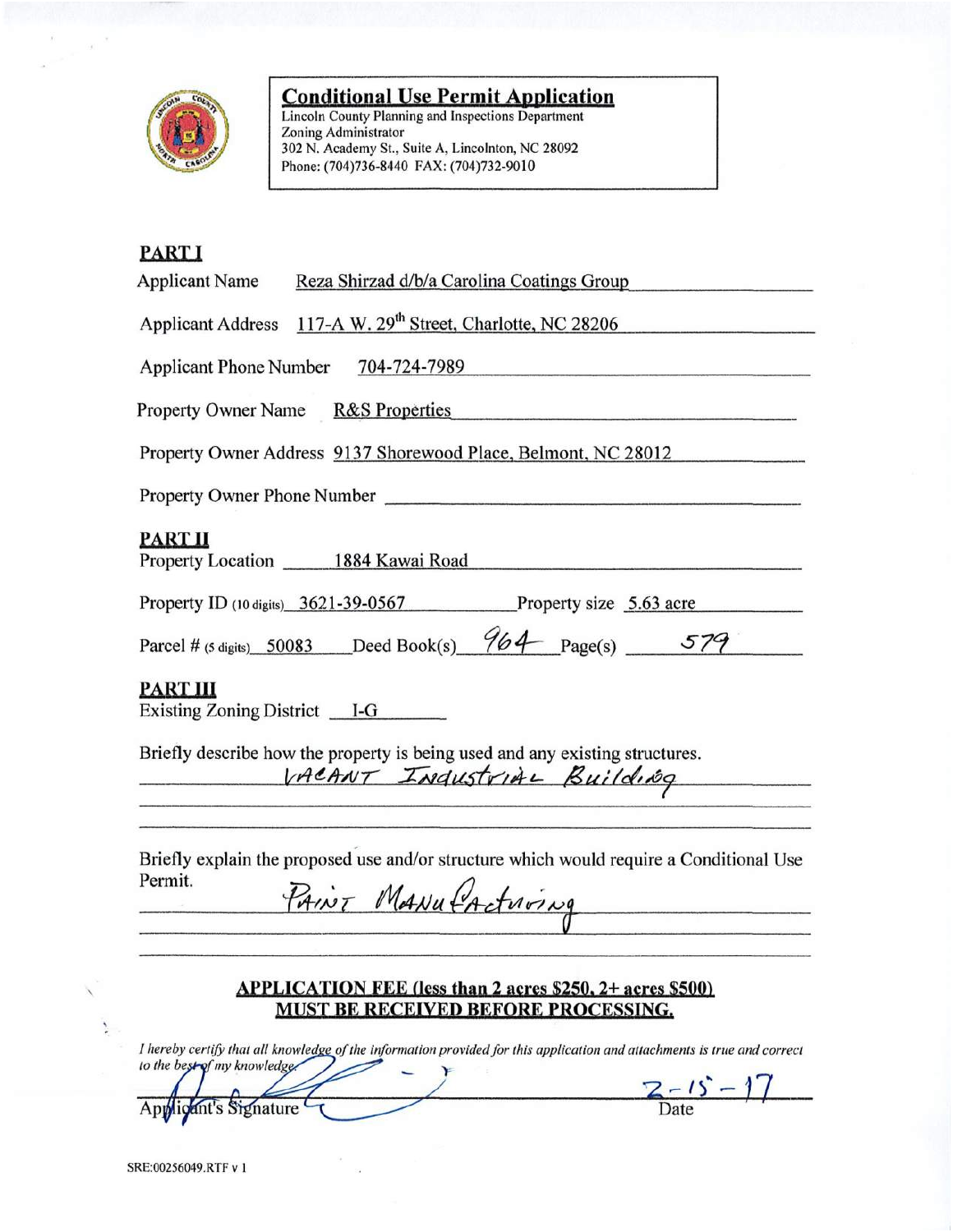#### **APPLICANT'S PROPOSED FINDINGS OF FACT FOR A CONDITIONAL USE PERMIT**

Property Location **1884 Kawai Road** Zoning District **I-G**

Application No. **CUP #364** Applicant **Carolina Coatings Group**

Parcel ID# **50083** Proposed Use **paint manufacturing** 

### **PROPOSED FINDINGS**

1. The use will not materially endanger the public health or safety if located where proposed and developed according to plan.

**CCG Products actively and diligently observes and enforces all OSHA, state and national public safety regulations required for paint manufacturing. All OSHA and EPA regulations are followed, such as mandatory use of safety goggles, gloves, and respiratory masks by all employees. Additionally CCG Products enforces strict preventative measures during manufacturing and clean-up all to ensure the maximum safety of our workers and our facility. Our strict compliance of OSHA, EPA and fire safety rules ensures safety along our company and additionally to the safety of our surrounding community. Lincoln County can be assured that CCG Products is an experienced company with handling the necessary safety precautions such as low emissions and proper cleaning of materials**.

2. The use meets all required conditions and specifications.

**This is an existing industrial property that has been approved for compliance with the State Building Code and with the county's zoning regulations. Paint manufacturing is a conditional use in the I-G district. To ensure that requirements will be met, CCG Products plans to work with experienced consultants to satisfy architectural and structural codes for a safe and efficient operation.** 

3. The use will not substantially injure the value of adjoining or abutting property unless the use is a public necessity.

**This property is adjoined by other properties that are zoned industrial and that contain industrial uses. This property has been the site of an industrial use previously. Our aim is to improve manufacturing sector of the county with the addition of our company. This should never injure but could improve the property values of the adjacent territories.** 

4. The location and character of use, if developed according to the plan as submitted and approved, will be in harmony with the area in which it is to be located and will be in general conformity with the Land Use Plan for the area in question.

**This property is part of the Indian Creek Industrial Park. It is located in an area designated by the Lincoln County Land Use Plan for industrial/manufacturing uses. CCG Products realizes and aims to create a harmonious environment for the town with excellent job opportunities for those in Lincoln County, provide materials at lower rates for other companies in the area who would find a use for automotive paint (Auto Body Shops and Paint Supply Companies), and could openly support the growth of the industrial sector of the county.**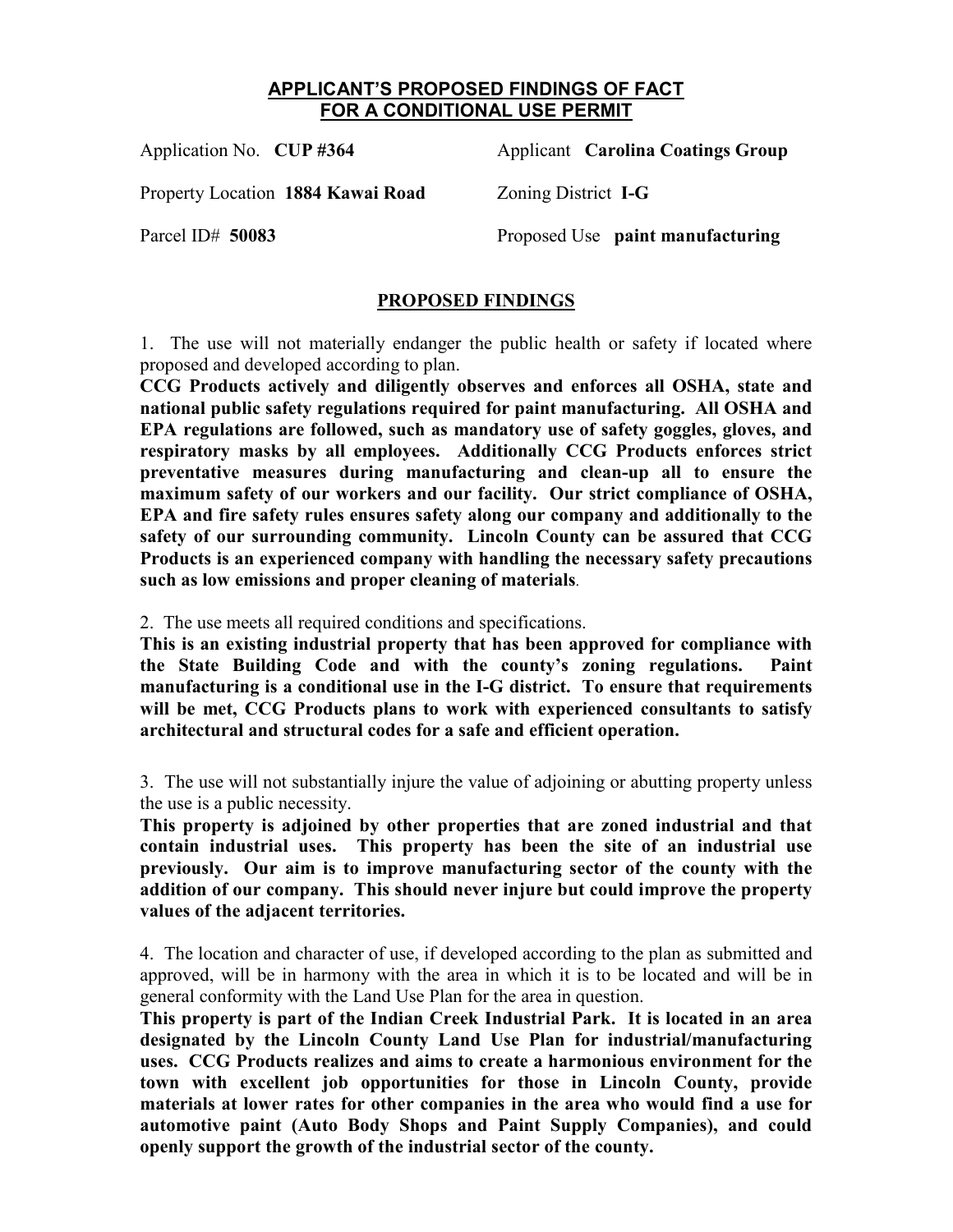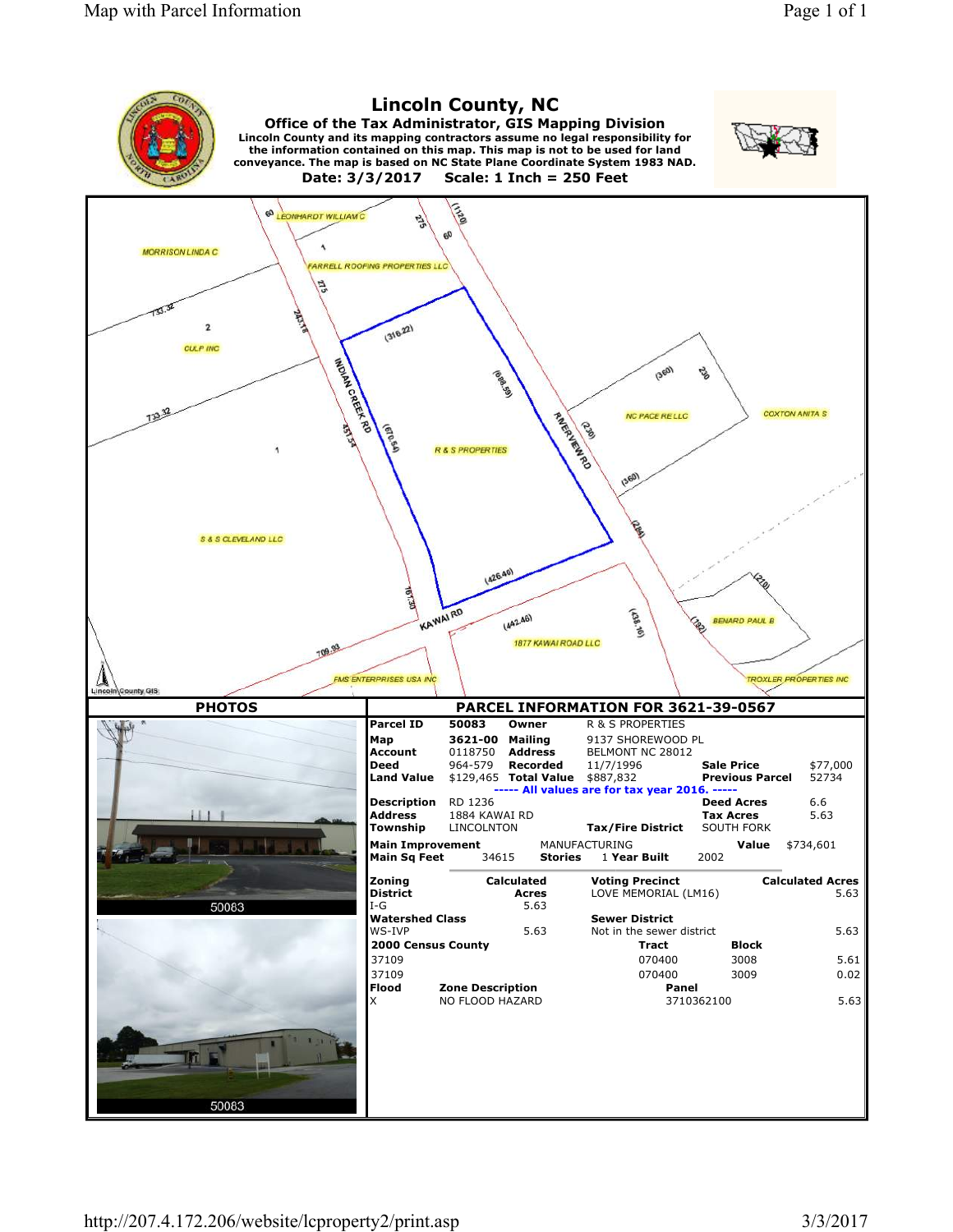